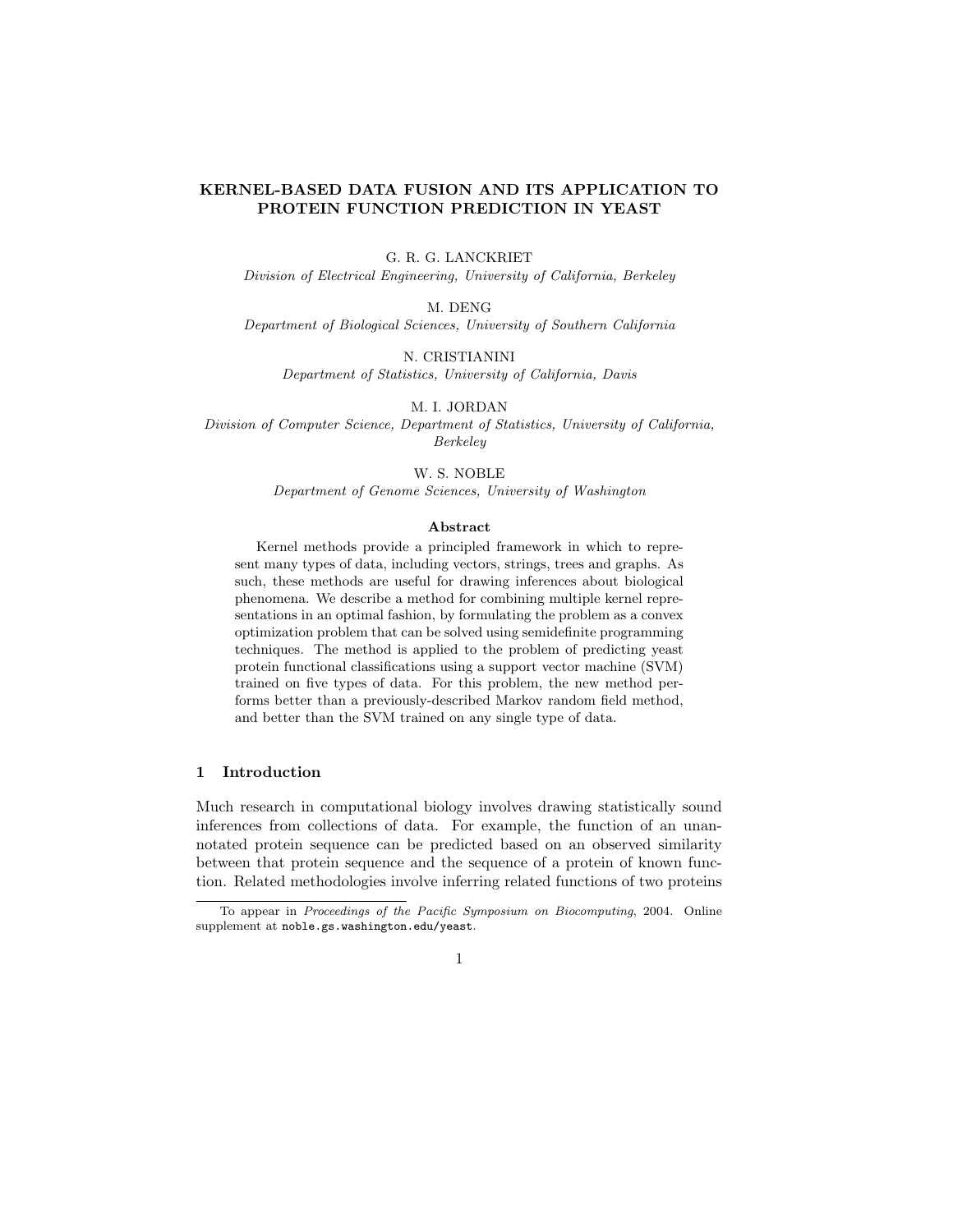if they occur in fused form in some other organism, if they co-occur in multiple species, if their corresponding mRNAs share similar expression patterns, or if the proteins interact with one another.

It seems natural that, while all such data sets contain important pieces of information about each gene or protein, the comparison and fusion of these data should produce a much more sophisticated picture of the relations among proteins, and a more detailed representation of each protein. This fused representation can then be exploited by machine learning algorithms. Combining information from different sources contributes to forming a complete picture of the relations between the different components of a genome.

This paper presents a computational and statistical framework for integrating heterogeneous descriptions of the same set of genes, proteins or other entities. The approach relies on the use of kernel-based statistical learning methods that have already proven to be very useful tools in bioinformatics.<sup>1</sup> These methods represent the data by means of a kernel function, which defines similarities between pairs of genes, proteins, etc. Such similarities can be quite complex relations, implicitly capturing aspects of the underlying biological machinery. One reason for the success of kernel methods is that the kernel function takes relationships that are implicit in the data and makes them explicit, so that it is easier to detect patterns. Each kernel function thus extracts a specific type of information from a given data set, thereby providing a partial description or view of the data. Our goal is to find a kernel that best represents all of the information available for a given statistical learning task. Given many partial descriptions of the data, we solve the mathematical problem of combining them using a convex optimization method known as semidefinite programming (SDP).<sup>2</sup> This SDP-based approach<sup>3</sup> yields a general methodology for combining many partial descriptions of data that is statistically sound, as well as computationally efficient and robust.

In order to demonstrate the feasibility of these methods, we address the problem of predicting the functions of yeast proteins. Following the experimental paradigm of Deng  $et\ al.^4$  we use a collection of five publicly available data sets to learn to recognize 13 broad functional categories of yeast proteins. We demonstrate that incorporating knowledge derived from amino acid sequences, protein complex data, gene expression data and known proteinprotein interactions significantly improves classification performance relative to our method trained on any single type of data, and relative to a previously described method based on a Markov random field model.<sup>4</sup>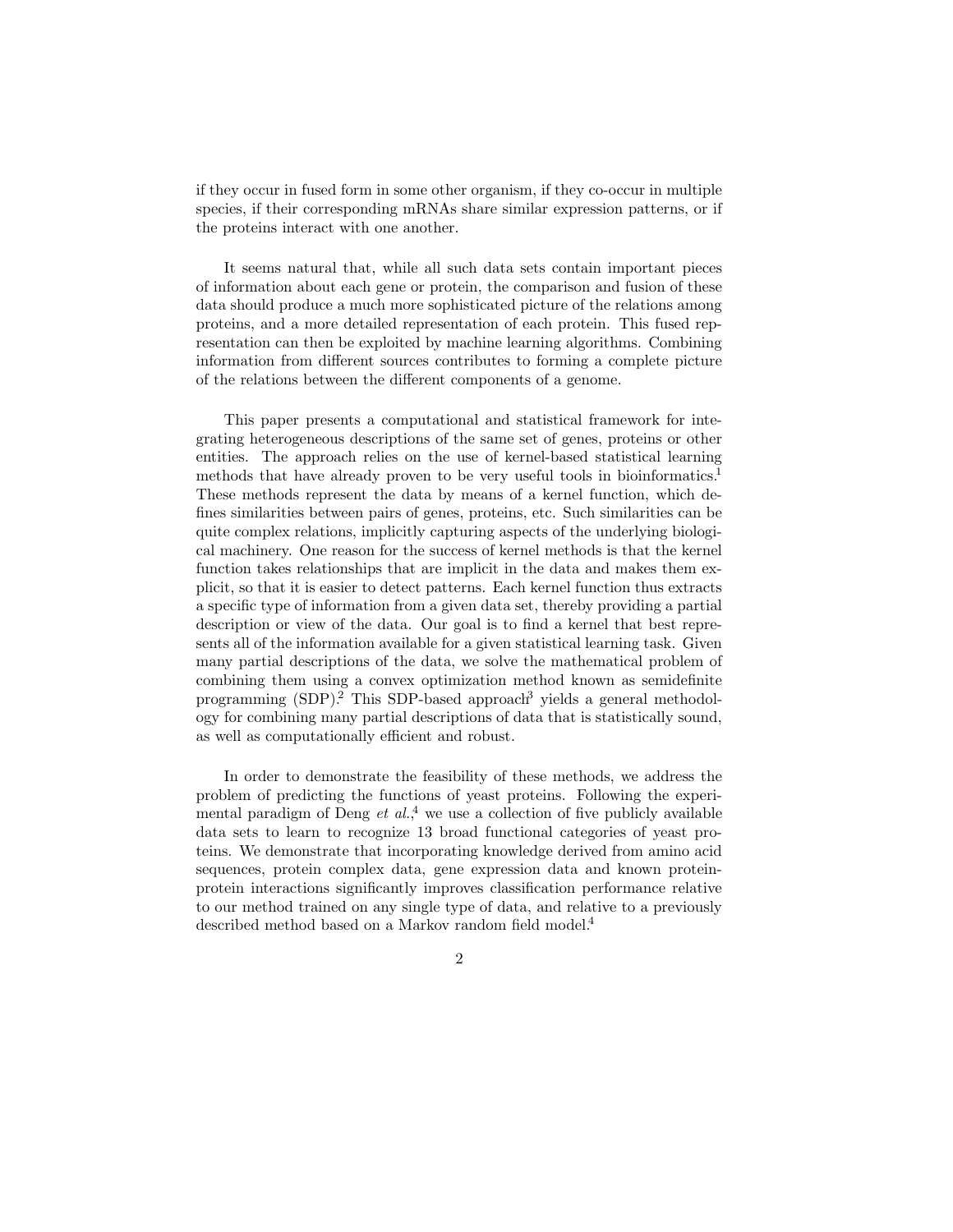#### 2 Related Work

Considerable work has been devoted to the problem of automatically integrating genomic datasets, leveraging the interactions and correlations between them to obtain more refined and higher-level information. Previous research in this field can be divided into three classes of methods.

The first class treats each data type independently. Inferences are made separately from each data type, and an inference is deemed correct if the various data agree. This type of analysis has been used to validate, for example, gene expression and protein-protein interaction data,5,6,<sup>7</sup> to validate proteinprotein interactions predicted using five different methods,<sup>8</sup> and to infer protein function.<sup>9</sup> A slightly more complex approach combines multiple data sets using intersections and unions of the overlapping sets of predictions.<sup>10</sup>

The second formalism to represent heterogeneous data is to extract binary relations between genes from each data source, and represent them as graphs. As an example, sequence similarity, protein-protein interaction, gene co-expression or closeness in a metabolic pathway can be used to define binary relations between genes. Several groups have attempted to compare the resulting gene graphs using graph algorithms, $1^{1,12}$  in particular to extract clusters of genes that share similarities with respect to different sorts of data.

The third class of techniques uses statistical methods to combine heterogeneous data. For example, Holmes and Bruno use a joint likelihood model to combine gene expression and upstream sequence data for finding significant gene clusters.<sup>13</sup> Similarly, Deng *et al.* use a maximum likelihood method to predict protein-protein interactions and protein function from three types of data.<sup>14</sup> Alternatively, protein localization can be predicted by converting each data source into a conditional probabilistic model and integrating via Bayesian calculus.<sup>15</sup> The general formalism of graphical models, which includes Bayesian networks and Markov random fields as special cases, provides a systematic methodology for building such integrated probabilistic models. As an instance of this methodology, Deng et al. developed a Markov random field model to predict yeast protein function.<sup>4</sup> They found that the use of different sources of information indeed improved prediction accuracy when compared to using only one type of data.

This paper describes a fourth type of data fusion technique, also statistical, but of a more nonparametric and discriminative flavor. The method, described in detail below, consists of representing each type of data independently as a matrix of kernel similarity values. These kernel matrices are then combined to make overall predictions. An early example of this approach, based on fixed sums of kernel matrices, showed that combinations of kernels can yield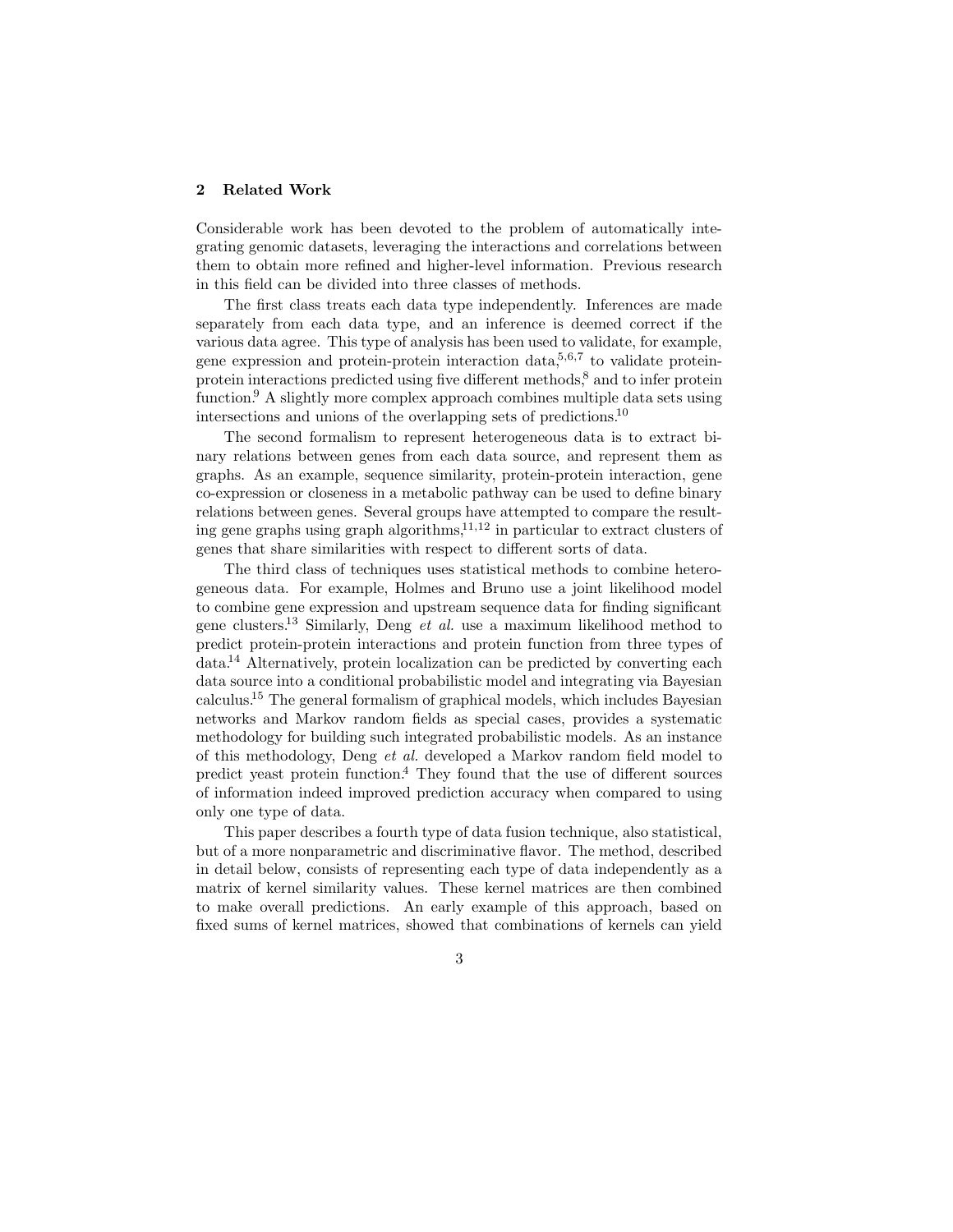improved gene classification performance in yeast, relative to learning from a single kernel matrix.<sup>16</sup> The current work takes this methodology further—we use a weighted linear combination of kernels, and demonstrate how to estimate the kernel weights from the data. This yields not only predictions that reflect contributions from multiple data sources, but also yields an indication of the relative importance of these sources.

The graphical model formalism, as exemplified by the Markov random field model of Deng et al., has several advantages in the biological setting. In particular, prior knowledge can be readily incorporated into such models, with standard Bayesian inference algorithms available to combine such knowledge with data. Moreover, the models are flexible, accommodating a variety of data types and providing a modular approach to combining multiple data sources. Classical discriminative statistical approaches, on the other hand, can provide superior performance in simple situations, by focusing explicitly on the boundary between classes, but tend to be significantly less flexible and less able to incorporate prior knowledge. As we discuss in this paper, however, recent developments in kernel methods have yielded a general class of discriminative methods that readily accommodate non-standard data types (such as strings, trees and graphs), allow prior knowledge to be brought to bear, and provide general machinery for combining multiple data sources.

### 3 Methods and Approach

Kernel Methods Kernel methods work by embedding data items (genes, proteins, etc.) into a vector space  $\mathcal{F}$ , called a *feature space*, and searching for linear relations in such a space. This embedding is defined implicitly, by specifying an inner product for the feature space via a positive semidefinite kernel function:  $K(\mathbf{x}_1, \mathbf{x}_2) = \langle \Phi(\mathbf{x}_1), \Phi(\mathbf{x}_2) \rangle$ , where  $\Phi(\mathbf{x}_1)$  and  $\Phi(\mathbf{x}_2)$  are the embeddings of data items  $x_1$  and  $x_2$ . Note that if all we require in order to find those linear relations are inner products, then we do not need to have an explicit representation of the mapping  $\Phi$ , nor do we even need to know the nature of the feature space. It suffices to be able to evaluate the kernel function, which is often much easier than computing the coordinates of the points explicitly. Evaluating the kernel on all pairs of data points yields a symmetric, positive semidefinite matrix  $K$  known as the *kernel matrix*, which can be regarded as a matrix of generalized similarity measures among the data points.

The kernel-based binary classification algorithm that we use in this paper, the 1-norm soft margin support vector machine,<sup>17,18</sup> forms a linear discriminant boundary in feature space  $\mathcal{F}, f(\mathbf{x}) = \mathbf{w}^T \Phi(\mathbf{x}) + b$ , where  $\mathbf{w} \in \mathcal{F}$  and  $b \in \mathbb{R}$ .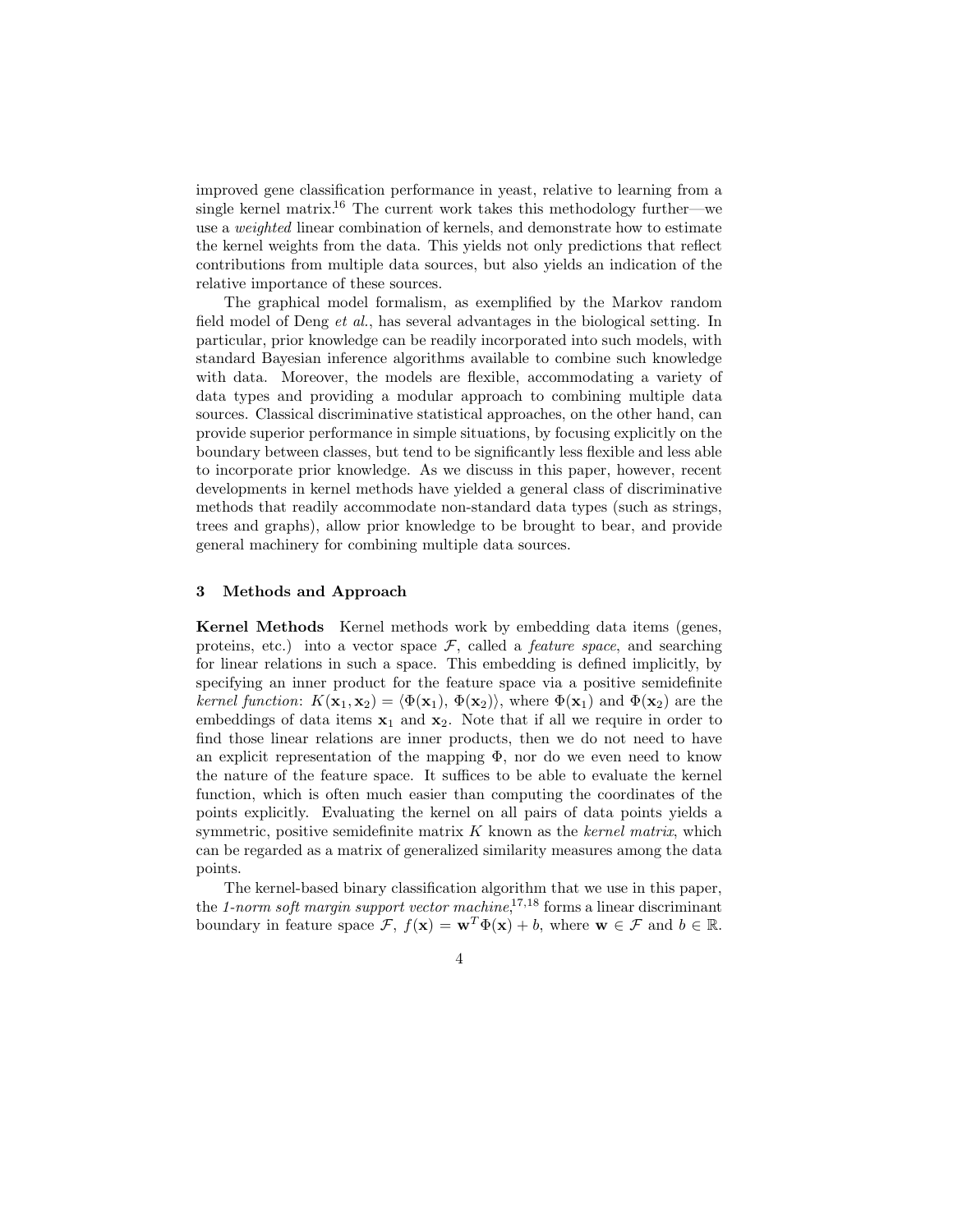Given a labelled sample  $S_n = \{(\mathbf{x}_1, y_1), \ldots, (\mathbf{x}_n, y_n)\}\,$ , w and b are optimized to maximize the distance ("margin") between the positive and negative class, allowing misclassifications (therefore "soft margin"):

$$
\min_{\mathbf{w},b,\xi} \qquad \mathbf{w}^T \mathbf{w} + C \sum_{i=1}^n \xi_i \tag{1}
$$

subject to 
$$
y_i(\mathbf{w}^T \Phi(\mathbf{x}_i) + b) \ge 1 - \xi_i, \quad i = 1, ..., n
$$

$$
\xi_i \ge 0, \quad i = 1, ..., n
$$

where  $C$  is a regularization parameter, trading off error against margin. By considering the corresponding dual problem of (1), one can prove <sup>18</sup> that the weight vector can be expressed as  $\mathbf{w} = \sum_{i=1}^{n} \alpha_i \Phi(\mathbf{x}_i)$ , where the support values  $\alpha_i$  are solutions of the following dual quadratic program (QP):

$$
\max_{\alpha} \qquad 2\alpha^T \mathbf{e} - \alpha^T \text{diag}(\mathbf{y}) K \text{diag}(\mathbf{y}) \alpha \; : \; C \ge \alpha \ge 0, \; \; \alpha^T \mathbf{y} = 0,
$$

An unlabelled data item  $\mathbf{x}_{new}$  can subsequently be classified by computing the linear function

$$
f(\mathbf{x}_{new}) = \mathbf{w}^T \Phi(\mathbf{x}_{new}) + b = \sum_{i=1}^n \alpha_i K(\mathbf{x}_i, \mathbf{x}_{new}) + b.
$$

If  $f(\mathbf{x}_{new})$  is positive, then we classify  $\mathbf{x}_{new}$  as belonging to class +1; otherwise, we classify  $\mathbf{x}_{new}$  as belonging to class  $-1$ .

Kernel Methods for Data Fusion Given multiple related data sets (e.g., gene expression, protein sequence, and protein-protein interaction data), each kernel function produces, for the yeast genome, a square matrix in which each entry encodes a particular notion of similarity of one yeast protein to another. Implicitly, each matrix also defines an embedding of the proteins in a feature space. Thus, the kernel representation casts heterogeneous data—variablelength amino acid strings, real-valued gene expression data, a graph of proteinprotein interactions—into the common format of kernel matrices.

The kernel formalism also allows these various matrices to be combined. Basic algebraic operations such as addition, multiplication and exponentiation preserve the key property of positive semidefiniteness, and thus allow a simple but powerful algebra of kernels.<sup>19</sup> For example, given two kernels  $K_1$  and  $K_2$ , inducing the embeddings  $\Phi_1(\mathbf{x})$  and  $\Phi_2(\mathbf{x})$ , respectively, it is possible to define the kernel  $K = K_1 + K_2$ , inducing the embedding  $\Phi(\mathbf{x}) = [\Phi_1(\mathbf{x}), \Phi_2(\mathbf{x})]$ . Of even greater interest, we can consider parameterized combinations of kernels.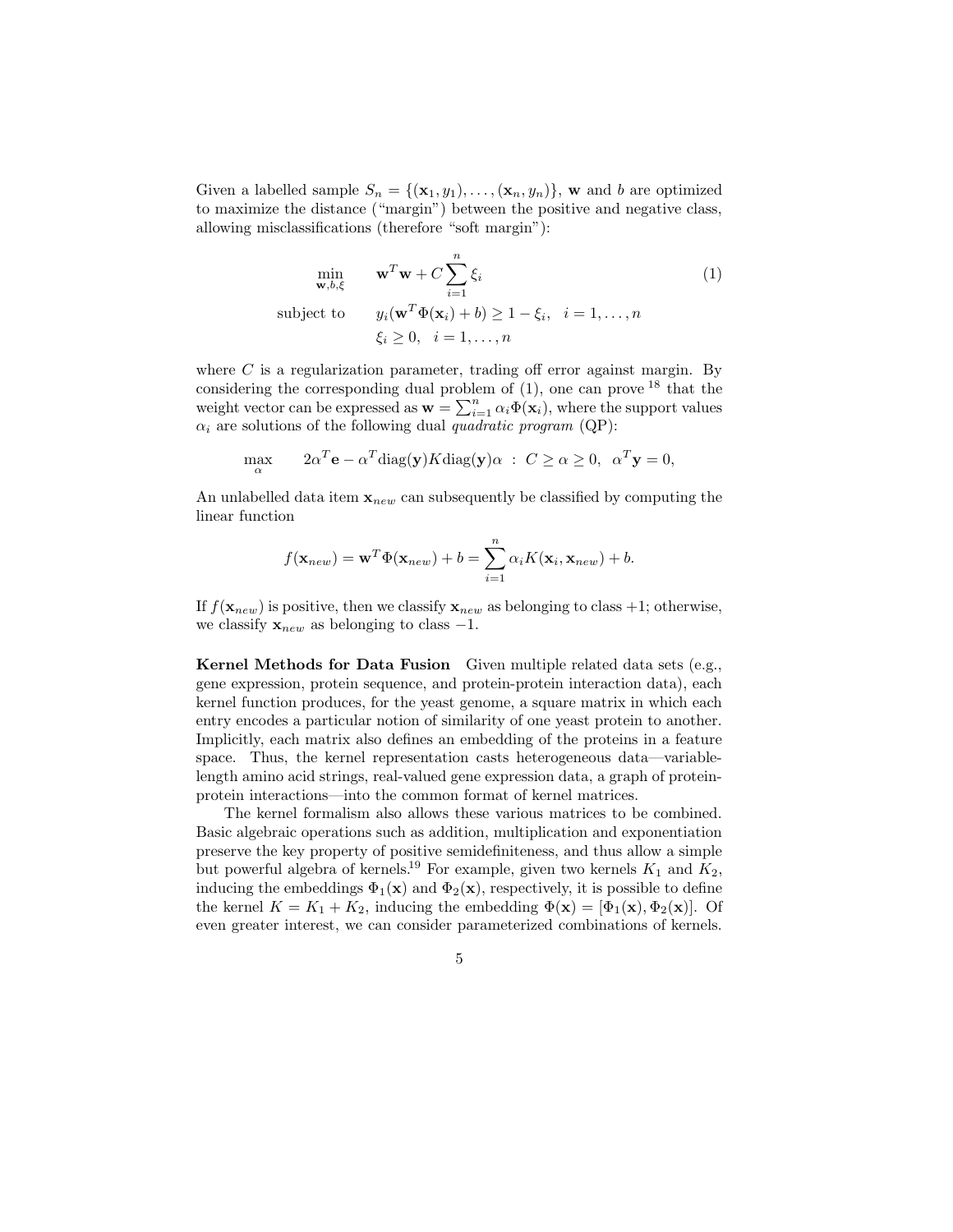In this paper, given a set of kernels  $\mathcal{K} = \{K_1, K_2, \ldots, K_m\}$ , we will form the linear combination

$$
K = \sum_{i=1}^{m} \mu_i K_i.
$$
 (2)

As we have discussed, fitting an SVM to a single data source involves solving a QP based on the kernel matrix and the labels. We have shown that it is possible to extend this optimization problem not only to find optimal linear discriminant boundaries but also to find optimal values of the coefficients  $\mu_i$  in (2) for problems involving multiple kernels.<sup>3</sup> In the case of the 1-norm soft margin SVM, we want to minimize the same cost function (1), now with respect to both the discriminant boundary and the  $\mu_i$ . Again considering the Lagrangian dual problem, it turns out<sup>3</sup> that the problem of finding optimal  $\mu_i$  and  $\alpha_i$  reduces to a convex optimization problem known as a *semidefinite* program (SDP):

$$
\min_{\mu_i, t, \lambda, \nu, \delta} t
$$
\nsubject to

\n
$$
\operatorname{trace} \left( \sum_{i=1}^{m} \mu_i K_i \right) = c,
$$
\n
$$
\sum_{i=1}^{m} \mu_i K_i \succeq 0,
$$
\n
$$
\left( \operatorname{diag}(\mathbf{y}) (\sum_{i=1}^{m} \mu_i K_i) \operatorname{diag}(\mathbf{y}) \quad \mathbf{e} + \nu - \delta + \lambda \mathbf{y} \right) \succeq 0,
$$
\n
$$
\left( \mathbf{e} + \nu - \delta + \lambda \mathbf{y} \right)^T \quad t - 2C \delta^T \mathbf{e} \right) \succeq 0,
$$
\n
$$
\nu, \delta \geq 0,
$$
\n
$$
(3)
$$

where  $c$  is a constant. SDP can be viewed as a generalization of linear programming, where scalar linear inequality constraints are replaced by more general linear matrix inequalities (LMIs):  $F(\mathbf{x}) \succeq 0$ , meaning that the matrix F has to be in the cone of positive semidefinite matrices, as a function of the decision variables **x**. Note that the first LMI constraint in (3),  $K = \sum_{i=1}^{m} \mu_i K_i \succeq 0$ , emerges very naturally because the optimal kernel matrix must indeed come from the cone of positive semidefinite matrices. Linear programs and semidefinite programs are both instances of convex optimization problems, and both can be solved via efficient interior-point algorithms.<sup>2</sup>

In this paper, the weights  $\mu_i$  are constrained to be non-negative and the  $K_i$  are positive semidefinite and normalized  $([K_i]_{jj} = 1)$  by construction; thus  $K \succeq 0$  is automatically satisfied. In that case, one can prove <sup>3</sup> that the SDP (3) can be cast as a quadratically constrained quadratic program (QCQP), which

6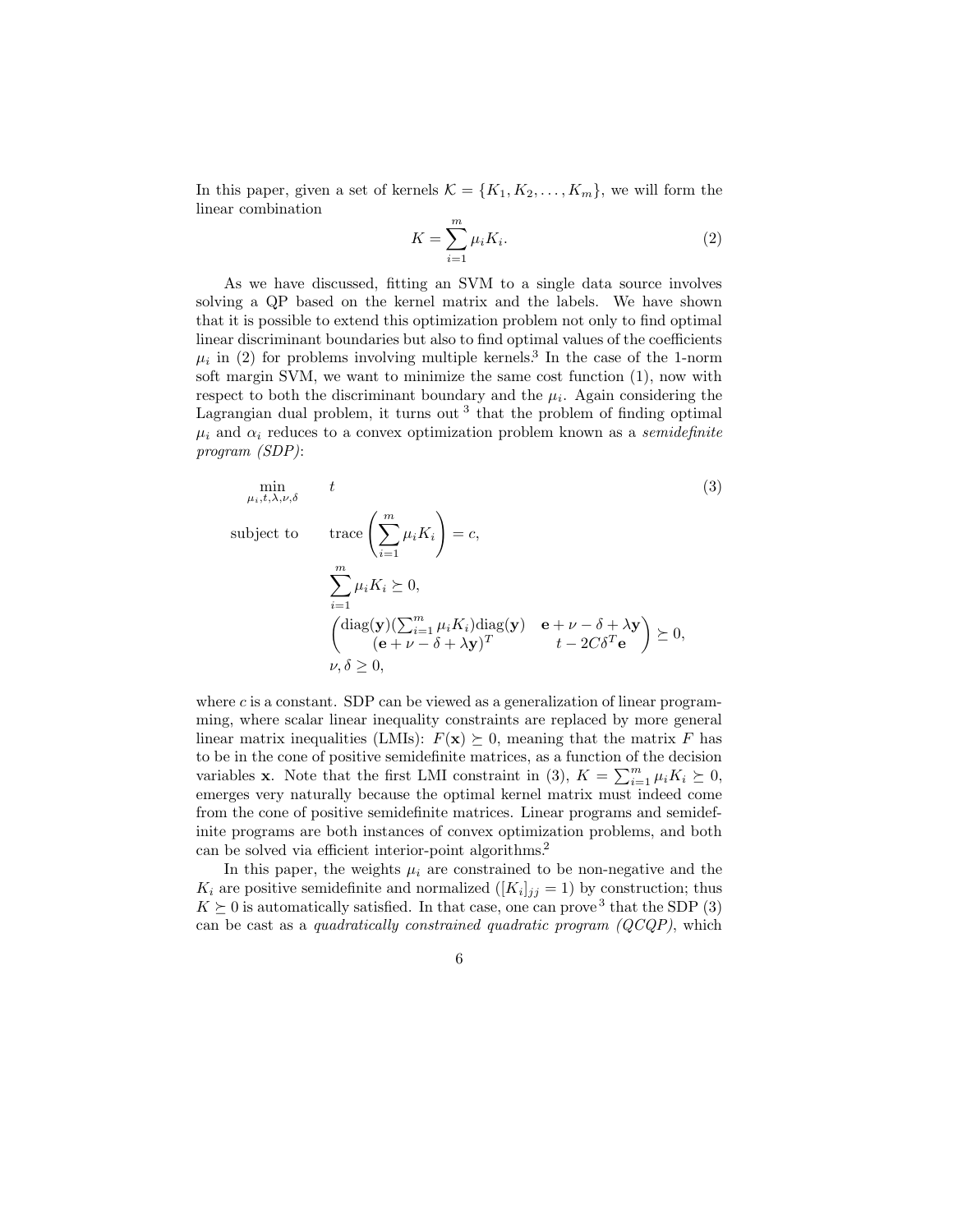Table 1: Functional categories. The table lists the 13 CYGD functional classifications used in these experiments. The class listed as "others" is a combination of four smaller classes: (1) cellular communication/signal transduction mechanism, (2) protein activity regulation, (3) protein with binding function or cofactor requirement (structural or catalytic) and (4) transposable elements, viral and plasmid proteins.

|   | Category                         | Size |    | Category                         | Size |
|---|----------------------------------|------|----|----------------------------------|------|
|   | metabolism                       | 1048 | 8  | cell rescue, defense & virulence | 264  |
|   | energy                           | 242  | 9  | interaction w/ cell. envt.       | 193  |
|   | cell cycle $&$ DNA processing    | 600  | 10 | cell fate                        | 411  |
| 4 | transcription                    | 753  | 11 | control of cell. organization    | 192  |
| 5 | protein synthesis                | 335  | 12 | transport facilitation           | 306  |
| 6 | protein fate                     | 578  | 13 | others                           | 81   |
|   | cellular transp. & transp. mech. | 479  |    |                                  |      |

improves the efficiency of the computation:

$$
\max_{\alpha, t} \qquad 2\alpha^T \mathbf{e} - ct \tag{4}
$$
\n
$$
\text{subject to} \qquad t \ge \frac{1}{n} \alpha^T \text{diag}(\mathbf{y}) K_i \text{diag}(\mathbf{y}) \alpha, \quad i = 1, \dots, m
$$
\n
$$
\alpha^T \mathbf{y} = 0,
$$
\n
$$
C \ge \alpha \ge 0.
$$

Thus, by solving a QCQP, we are able to find an adaptive combination of kernel matrices—and thus an adaptive combination of heterogeneous information sources—that solves our classification problem. The output of our procedure is a set of weights  $\mu_i$  and a discriminant function based on these weights. We obtain a classification decision that merges information encoded in the various kernel matrices, and we obtain weights  $\mu_i$  that reflect the relative importance of these information sources.

#### 4 Experimental Design

In order to test our kernel-based approach, we follow the experimental paradigm of Deng et  $al^4$ . The task is predicting functional classifications associated with yeast proteins, and we use as a gold standard the functional catalogue provided by the MIPS Comprehensive Yeast Genome Database (CYGD—mips.gsf.de/ proj/yeast). The top-level categories in the functional hierarchy produce 13 classes (see Table 1). These 13 classes contain 3588 proteins; the remaining yeast proteins have uncertain function and are therefore not used in evaluating the classifier. Because a given protein can belong to several functional classes, we cast the prediction problem as 13 binary classification tasks, one for each functional class.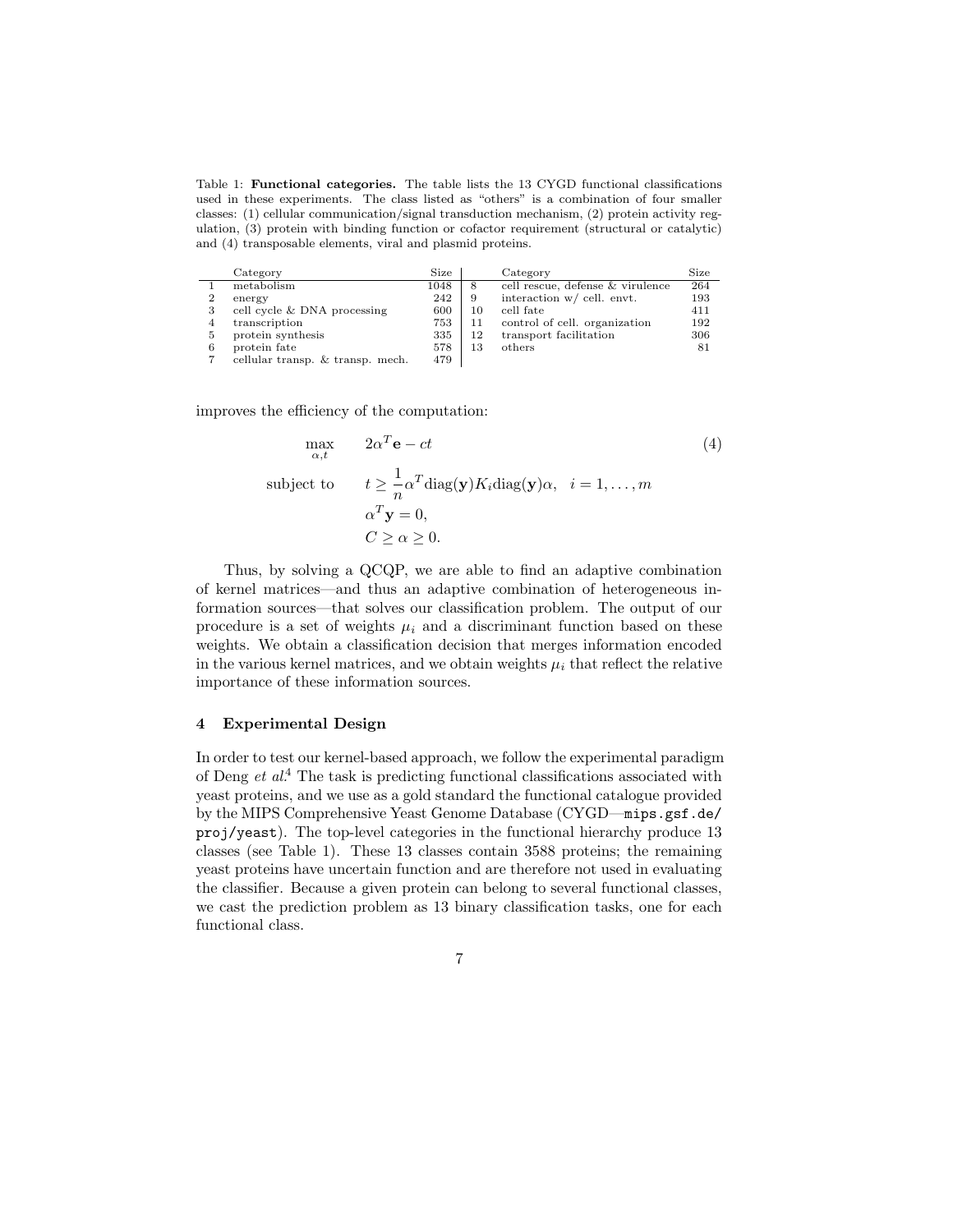The primary input to the classification algorithm is a collection of kernel matrices representing different types of data. In order to compare the SDP/SVM approach to the MRF method of Deng et al., we perform two variants of the experiment: one in which the five kernels are restricted to contain precisely the same binary information as used by the MRF method, and a second experiment in which two of the kernels use richer representations and a sixth kernel is added.

For the first kernel, the domain structure of each protein is summarized using the mapping provided by SwissProt v7.5 (us.expasy.org/sprot) from protein sequences to Pfam domains (pfam.wustl.edu). Each protein is characterized by a 4950-bit vector, in which each bit represents the presence or absence of one Pfam domain. The kernel function  $K_{P f a m}$  is simply the inner product applied to these vectors. This bit vector representation was used by the MRF method. In the second experiment, the domain representation is enriched by adding additional domains (Pfam 9.0 contains 5724 domains) and by replacing the binary scoring with log E-values derived by comparing the HMMs with a given protein using the HMMER software toolkit (hmmer.wustl.edu).

Three kernels are derived from CYGD information regarding three different types of protein interactions: protein-protein interactions, genetic interactions, and co-participation in a protein complex, as determined by tandem affinity purification (TAP). All three data sets can be represented as graphs, with proteins as nodes and interactions as edges. Kondor and Lafferty<sup>20</sup> propose a general method for establishing similarities among the nodes of a graph, based on a random walk on the graph. This method efficiently accounts for all possible paths connecting two nodes, and for the lengths of those paths. Nodes that are connected by shorter paths or by many paths are considered more similar. The resulting *diffusion kernel* generates three interaction kernel matrices,  $K_{Gen}$ ,  $K_{Phys}$  and  $K_{TAP}$ . A diffusion constant  $\tau$  controls the rate of diffusion through the network. <sup>20</sup> For  $K_{Gen}$  and  $K_{Phys} \tau = 5$ , and for  $K_{TAP}$  $\tau = 1$ .

The fifth kernel is generated using 77 cell cycle gene expression measurements per gene.<sup>21</sup> Two genes with similar expression profiles are likely to have similar functions; accordingly, Deng *et al.* convert the expression matrix to a square binary matrix in which a 1 indicates that the corresponding pair of expression profiles exhibits a Pearson correlation greater than 0.8. We use this matrix to form a diffusion kernel  $K_{Exp}$ . In the second experiment, a Gaussian kernel is defined directly on the expression profiles: for expression profiles x and **z**, the kernel is  $K(\mathbf{x}, \mathbf{z}) = \exp(-||\mathbf{x} - \mathbf{z}||^2 / 2\sigma)$  with width  $\sigma = 0.5$ .

In the second experiment, we construct one additional kernel matrix by applying the Smith-Waterman pairwise sequence comparison algorithm <sup>22</sup> to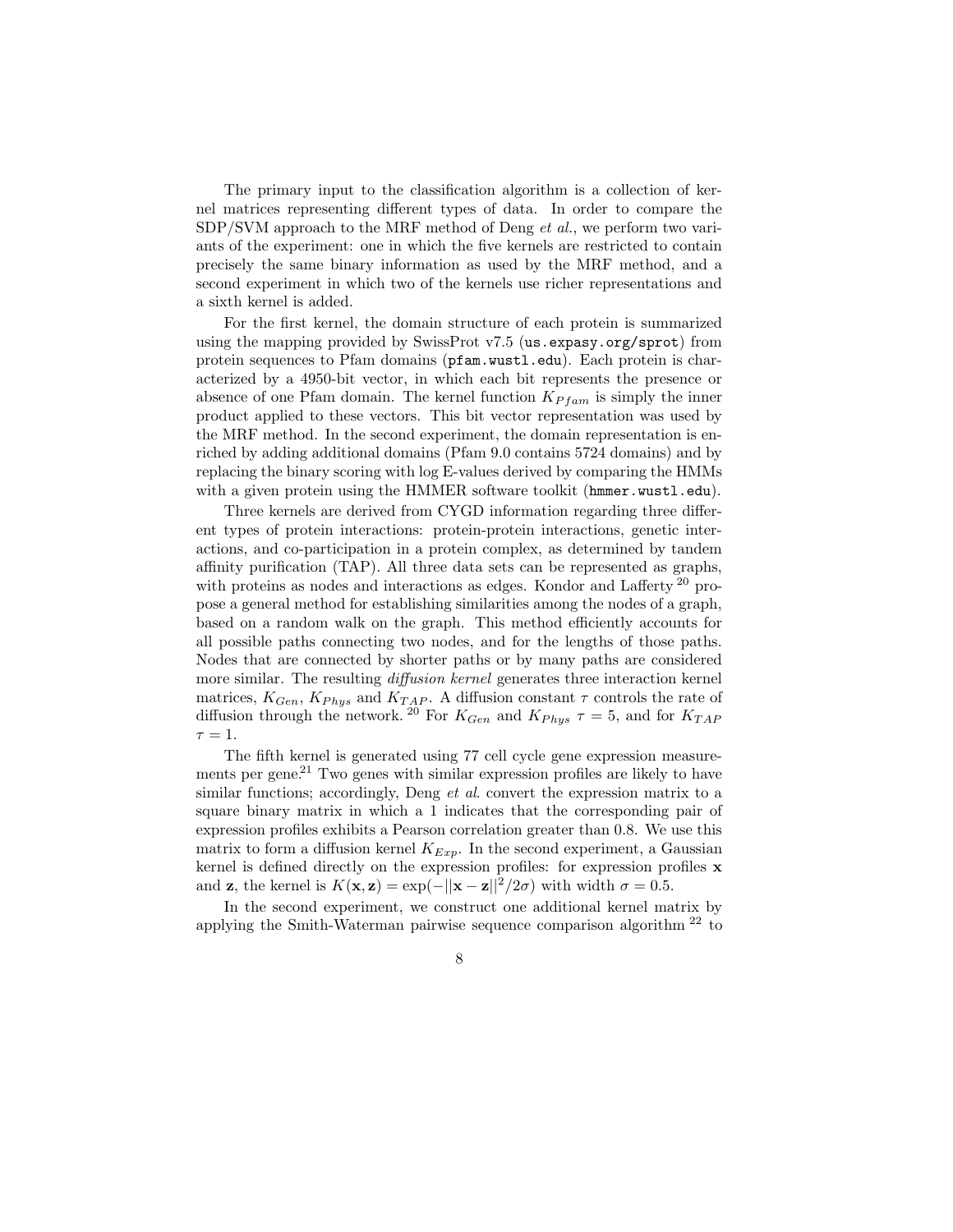

Figure 1: Classification performance for the 13 functional classes. The height of each bar is proportional to the ROC score. The standard deviation across the 15 experiments is usually 0.01 or smaller (see supplement), so most of the depicted differences are significant. Black bars correspond to the MRF method of Deng et al.; gray bars correspond to the SDP/SVM method using five kernels computed on binary data, and white bars correspond to the SDP/SVM using the enriched Pfam kernel and replacing the expression kernel with the SW kernel.

the yeast protein sequences. Each protein is represented as a vector of Smith-Waterman log E-values, computed with respect to all 6355 yeast genes. The kernel matrix  $K_{SW}$  is computed using an inner product applied to pairs of these vectors. This matrix is complementary to the Pfam domain matrix, capturing sequence similarities among yeast genes, rather than similarities with respect to the Pfam database.

Each algorithm's performance is measured by performing 5-fold crossvalidation three times. For a given split, we evaluate each classifier by reporting the receiver operating characteristic (ROC) score on the test set. The ROC score is the area under a curve that plots true positive rate as a function of false positive rate for differing classification thresholds.<sup>23</sup> For each classification, we measure 15 ROC scores (three 5-fold splits), which allows us to estimate the variance of the score.

### 5 Results

The experimental results are summarized in Figure 1. The figure shows that, for each of the 13 classifications, the ROC score of the SDP/SVM method is better than that of the MRF method. Overall, the mean ROC improves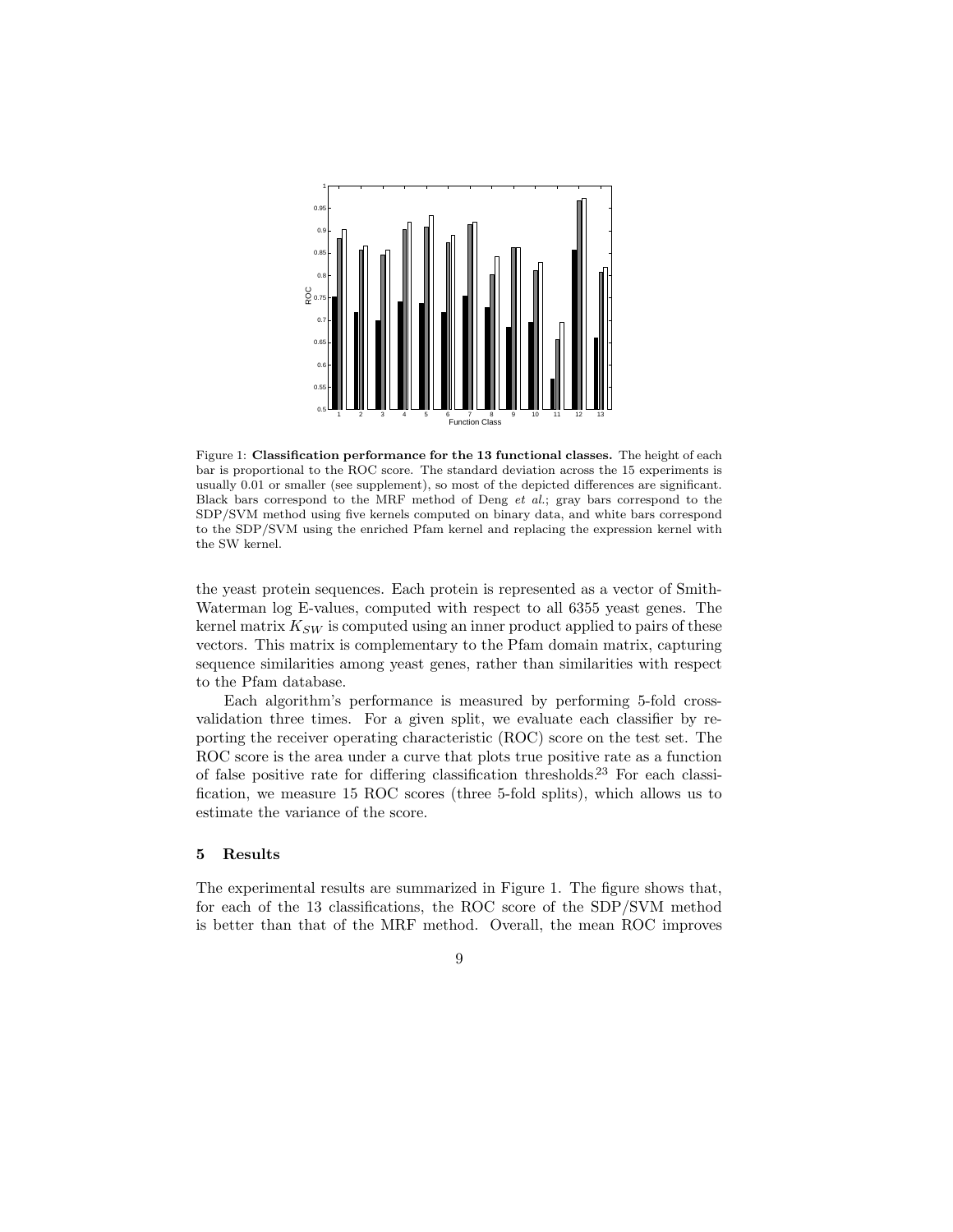Table 2: Kernel weights and ROC scores for the transport facilitation class. The table shows, for both experiments, the mean weight associated with each kernel, as well as the ROC score resulting from learning the classification using only that kernel. The final row lists the mean ROC score using all kernels.

| Kernel     | Binary data |       | Enriched kernels |       |
|------------|-------------|-------|------------------|-------|
|            | Weight      | ROC   | Weight           | ROC   |
| $K_{Pfam}$ | 2.21        | .9331 | 1.58             | .9461 |
| $K_{Gen}$  | 0.18        | .6093 | 0.21             | .6093 |
| $K_{Phys}$ | 0.94        | .6655 | 1.01             | .6655 |
| $K_{TAP}$  | 0.74        | .6499 | 0.49             | .6499 |
| $K_{Exp}$  | 0.93        | .5457 |                  | .7126 |
| $K_{SW}$   |             |       | 1.72             | .9180 |
| all        |             | .9674 |                  | .9733 |

from 0.715 to 0.854. The improvement is consistent and statistically significant across all 13 classes. An additional improvement, though not as large, is gained by replacing the expression and Pfam kernels with their enriched versions (see supplement). The most improvement is offered by using the enriched Pfam kernel and replacing the expression kernel with the Smith-Waterman kernel. The resulting mean ROC is 0.870. Again, the improvement occurs in every class, although some class-specific differences are not statistically significant.

Table 2 provides detailed results for a single functional classification, the transport facilitation class. The weight assigned to each kernel indicates the importance that the SDP/SVM procedure assigns to that kernel. The Pfam and Smith-Waterman kernels yield the largest weights, as well as the largest individual ROC scores. Results for the other twelve classifications are similar (see supplement)

# 6 Discussion

We have described a general method for combining heterogeneous genomewide data sets in the setting of kernel-based statistical learning algorithms, and we have demonstrated an application of this method to the problem of predicting the function of yeast proteins. The resulting SDP/SVM algorithm yields significant improvement relative to an SVM trained from any single data type and relative to a previously proposed graphical model approach for fusing heterogeneous genomic data.

Kernel-based statistical learning methods have a number of general virtues as tools for biological data analysis. First, the kernel framework accommodates non-vector data types such as strings, trees and graphs. Second, kernels provide significant opportunities for the incorporation of specific biological knowledge, as we have seen with the Pfam kernel, and unlabelled data, as in the diffusion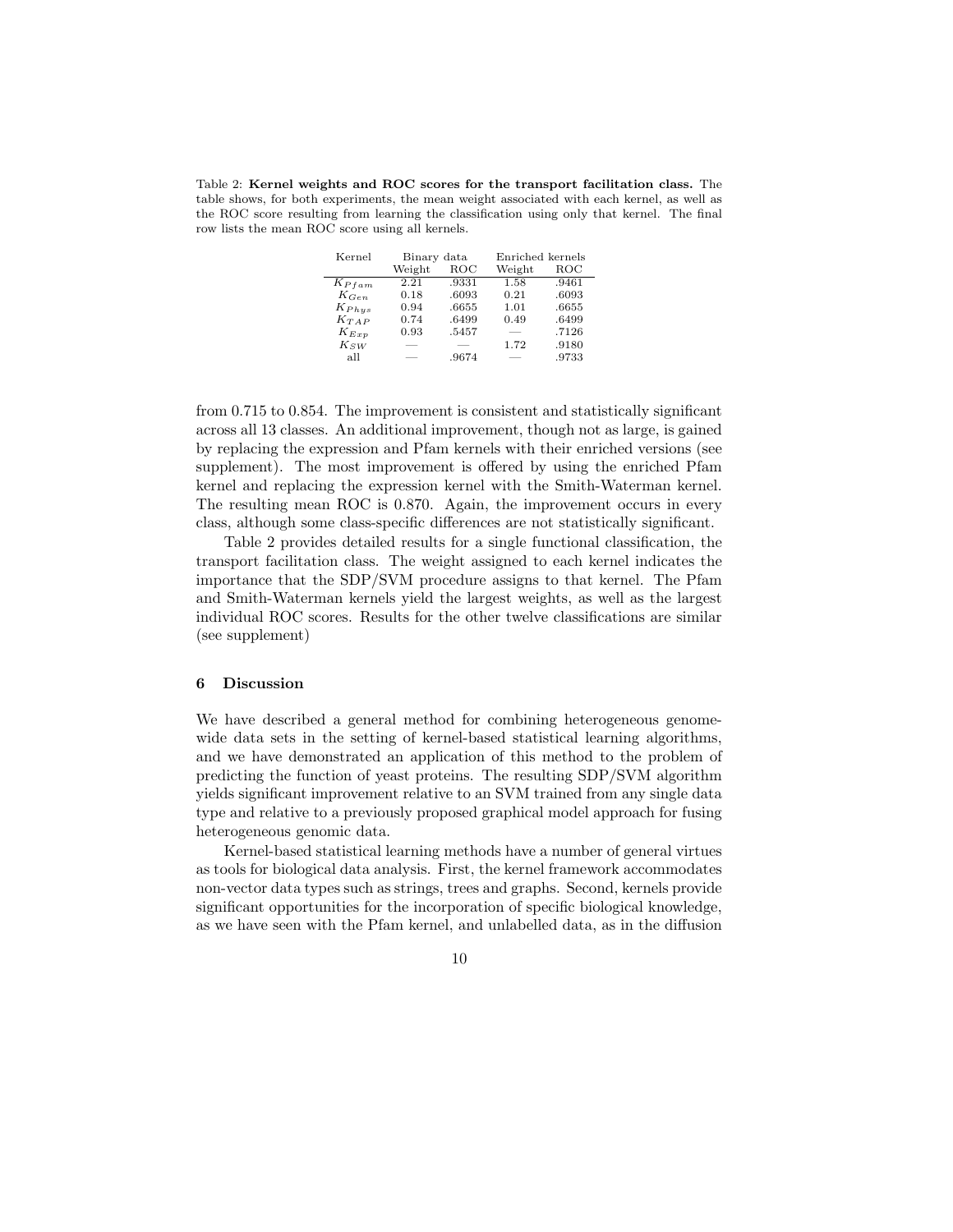and Smith-Waterman kernels. Third, the growing suite of kernel-based data analysis algorithms requires only that data be reduced to a kernel matrix; this creates opportunities for standardization. Finally, as we have shown here, the reduction of heterogeneous data types to the common format of kernel matrices allows the development of general tools for combining multiple data types. Kernel matrices are required only to respect the constraint of positive semidefiniteness, and thus the powerful technique of semidefinite programming can be exploited to derive general procedures for combining data of heterogeneous format and origin.

Acknowledgements WSN is supported by a Sloan Foundation Research Fellowship and by National Science Foundation grants DBI-0078523 and ISI-0093302. MIJ and GL acknowledge support from ONR MURI N00014-00-1-0637 and NSF grant IIS-9988642.

- 1. B. Schölkopf, K. Tsuda and J.-P. Vert. Support vector machine applications in computational biology. MIT Press, Cambridge, MA, 2004.
- 2. L. Vandenberghe and S. Boyd. Semidefinite programming. SIAM Review, 38(1):49–95, 1996.
- 3. G. R. G. Lanckriet, N. Cristianini, P. Bartlett, L. El Ghaoui, and M. I. Jordan. Learning the kernel matrix with semi-definite programming. In Proc 19th Int Conf Machine Learning, pp. 323–330, 2002.
- 4. M. Deng, T. Chen, and F. Sun. An integrated probabilistic model for functional prediction of proteins. Proc 7th Int Conf Comp Mol Biol, pp. 95–103, 2003.
- 5. H. Ge, Z. Liu, G. Church, and M. Vidal. Correlation between transcriptome and interactome mapping data from Saccharomyces cerevisiae. Nature Genetics, 29:482–486, 2001.
- 6. A. Grigoriev. A relationship between gene expression and protein interactions on the proteome scale: analysis of the bacteriophage T7 and the yeast Saccharomyces cerevisiae. Nucl Acids Res, 29:3513–3519, 2001.
- 7. R. Mrowka, W. Lieberneister, and D. Holste. Does mapping reveal correlation between gene expression and protein-protein interaction? Nature Genetics, 33:15–16, 2003.
- 8. C. von Mering, R. Krause, B. Snel et al. Comparative assessment of large-scale data sets of protein-protein interactions. Nature, 417:399–403, 2002.
- 9. E. M. Marcotte, M. Pellegrini, M. J. Thompson, T. O. Yeates, and D. Eisenberg. A combined algorithm for genome-wide prediction of protein function. Nature, 402(6757):83–86, 1999.
- 10. R. Jansen, N. Lan, J. Qian, and M. Gerstein. Integration of genomic datasets to predict protein complexes in yeast. Journal of Structural and Functional Genomics, 2:71–81, 2002.
- 11. A. Nakaya, S. Goto, and M. Kanehisa. Extraction of correlated gene clusters by multiple graph comparison. In Genome Informatics 2001, pp. 44–53, 2001.
	- 11